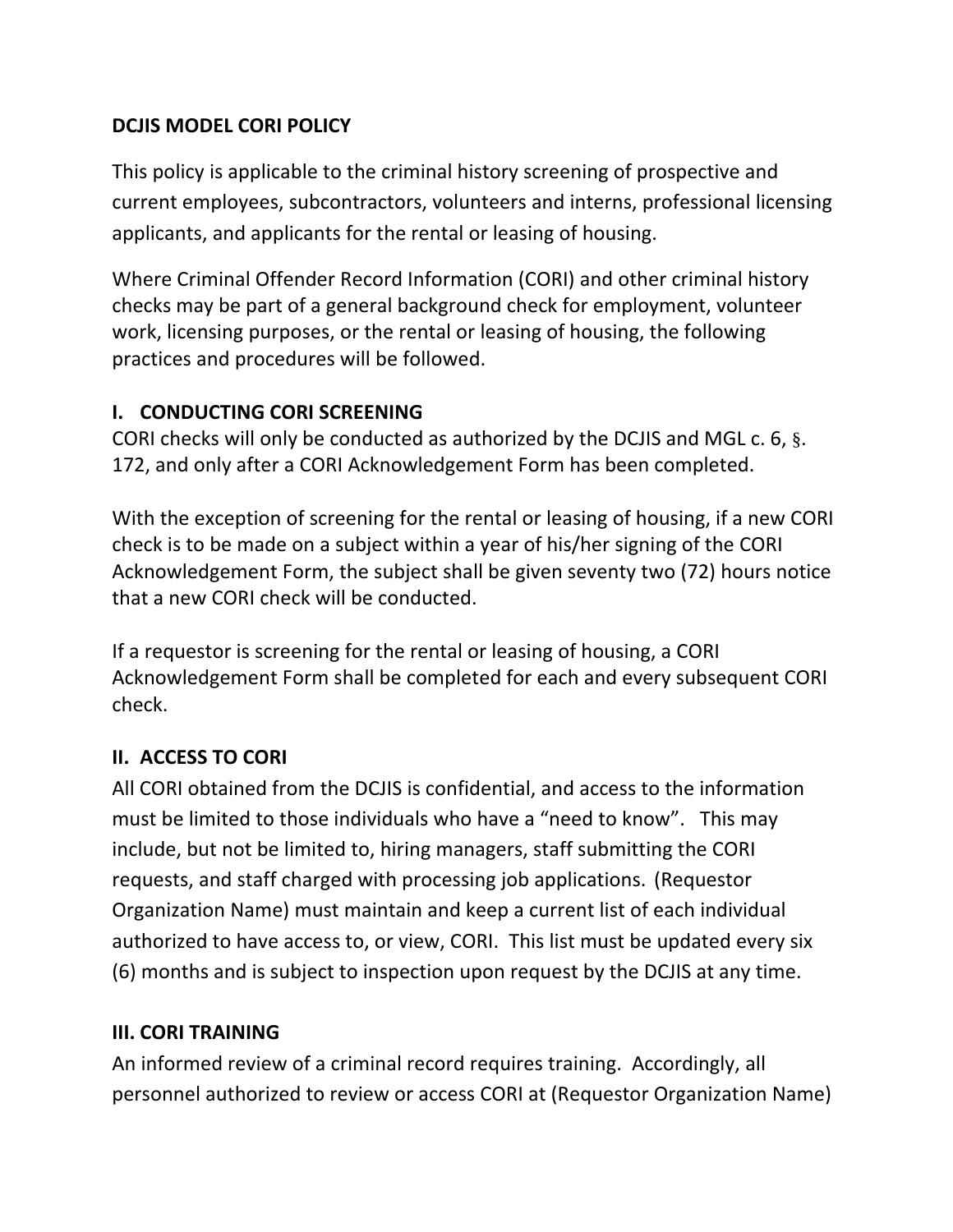will review, and will be thoroughly familiar with, the educational and relevant training materials regarding CORI laws and regulations made available by the DCJIS.

Additionally, if (Requestor Organization Name) is an agency required by MGL c. 6, s. 171A, to maintain a CORI Policy, all personnel authorized to conduct criminal history background checks and/or to review CORI information will review, and will be thoroughly familiar with, the educational and relevant training materials regarding CORI laws and regulations made available by the DCJIS.

#### **IV.USE OF CRIMINAL HISTORY IN BACKGROUND SCREENING**

CORI used for employment purposes shall only be accessed for applicants who are otherwise qualified for the position for which they have applied.

Unless otherwise provided by law, a criminal record will not automatically disqualify an applicant. Rather, determinations of suitability based on background checks will be made consistent with this policy and any applicable law or regulations.

# **V. VERIFYING A SUBJECT'S IDENTITY**

If a criminal record is received from the DCJIS, the information is to be closely compared with the information on the CORI Acknowledgement Form and any other identifying information provided by the applicant to ensure the record belongs to the applicant.

If the information in the CORI record provided does not exactly match the identification information provided by the applicant, a determination is to be made by an individual authorized to make such determinations based on a comparison of the CORI record and documents provided by the applicant.

# **VI. INQUIRING ABOUT CRIMINAL HISTORY**

In connection with any decision regarding employment, volunteer opportunities, housing, or professional licensing, the subject shall be provided with a copy of the criminal history record, whether obtained from the DCJIS or from any other source, prior to questioning the subject about his or her criminal history. The source(s) of the criminal history record is also to be disclosed to the subject.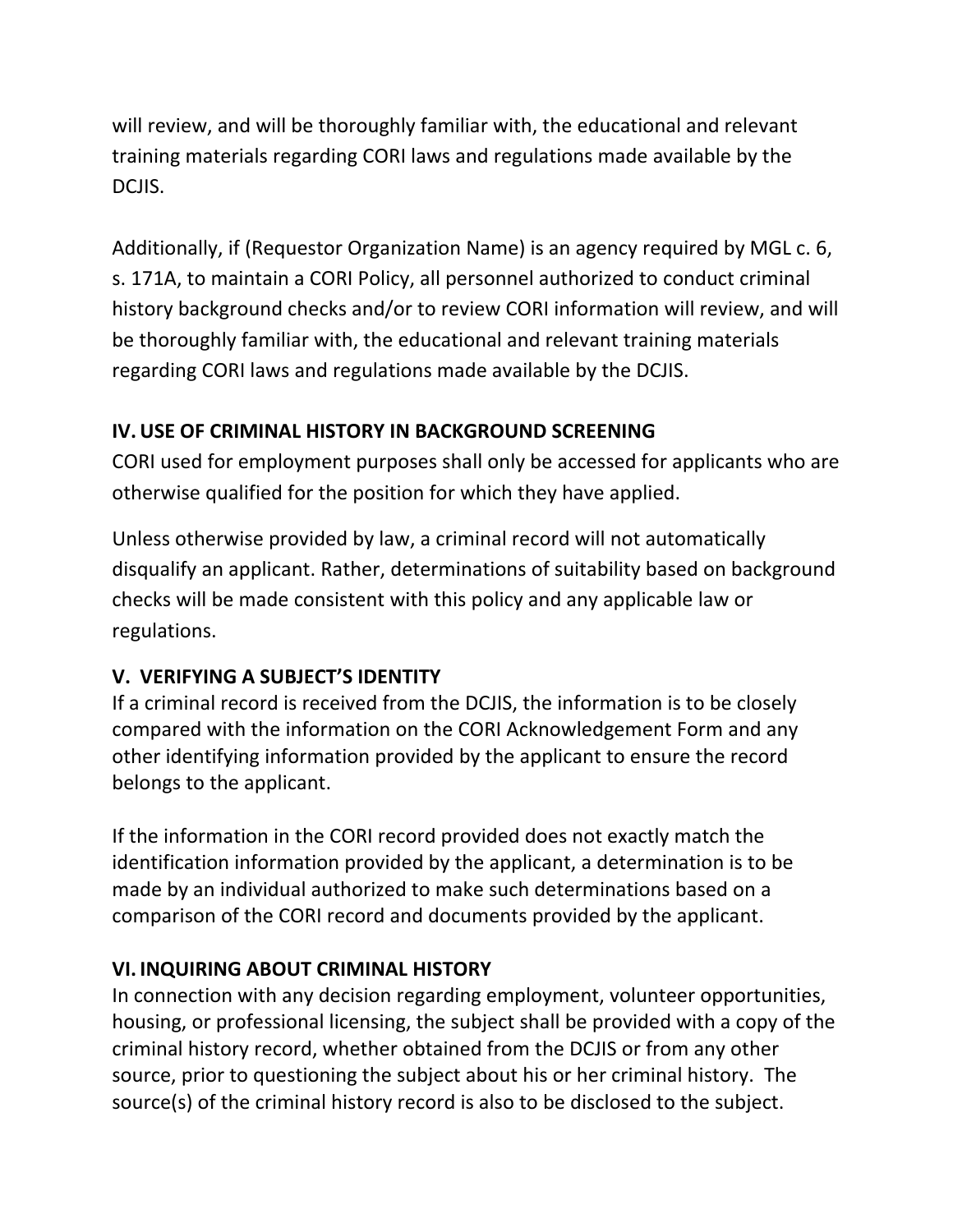#### **VII. DETERMINING SUITABILITY**

If a determination is made, based on the information as provided in section V of this policy, that the criminal record belongs to the subject, and the subject does not dispute the record's accuracy, , then the determination of suitability for the position or license will be made. Unless otherwise provided by law, factors considered in determining suitability may include, but not be limited to, the following:

- (a) Relevance of the record to the position sought;
- (b) The nature of the work to be performed;
- (c) Time since the conviction;
- (d) Age of the candidate at the time of the offense;
- (e) Seriousness and specific circumstances of the offense;
- (f) The number of offenses;
- (g) Whether the applicant has pending charges;
- (h) Any relevant evidence of rehabilitation or lack thereof; and
- (i) Any other relevant information, including information submitted by the candidate or requested by the organization.

The applicant is to be notified of the decision and the basis for it in a timely manner.

# **VIII. ADVERSE DECISIONS BASED ON CORI**

If an authorized official is inclined to make an adverse decision based on the results of a criminal history background check, the applicant will be notified immediately. The subject shall be provided with a copy of the organization's CORI policy and a copy of the criminal history. The source(s) of the criminal history will also be revealed. The subject will then be provided with an opportunity to dispute the accuracy of the CORI record. Subjects shall also be provided a copy of DCJIS' *Information Concerning the Process for Correcting a Criminal Record*.

# **IX. SECONDARY DISSEMINATION LOGS**

All CORI obtained from the DCJIS is confidential and can only be disseminated as authorized by law and regulation. A central secondary dissemination log shall be